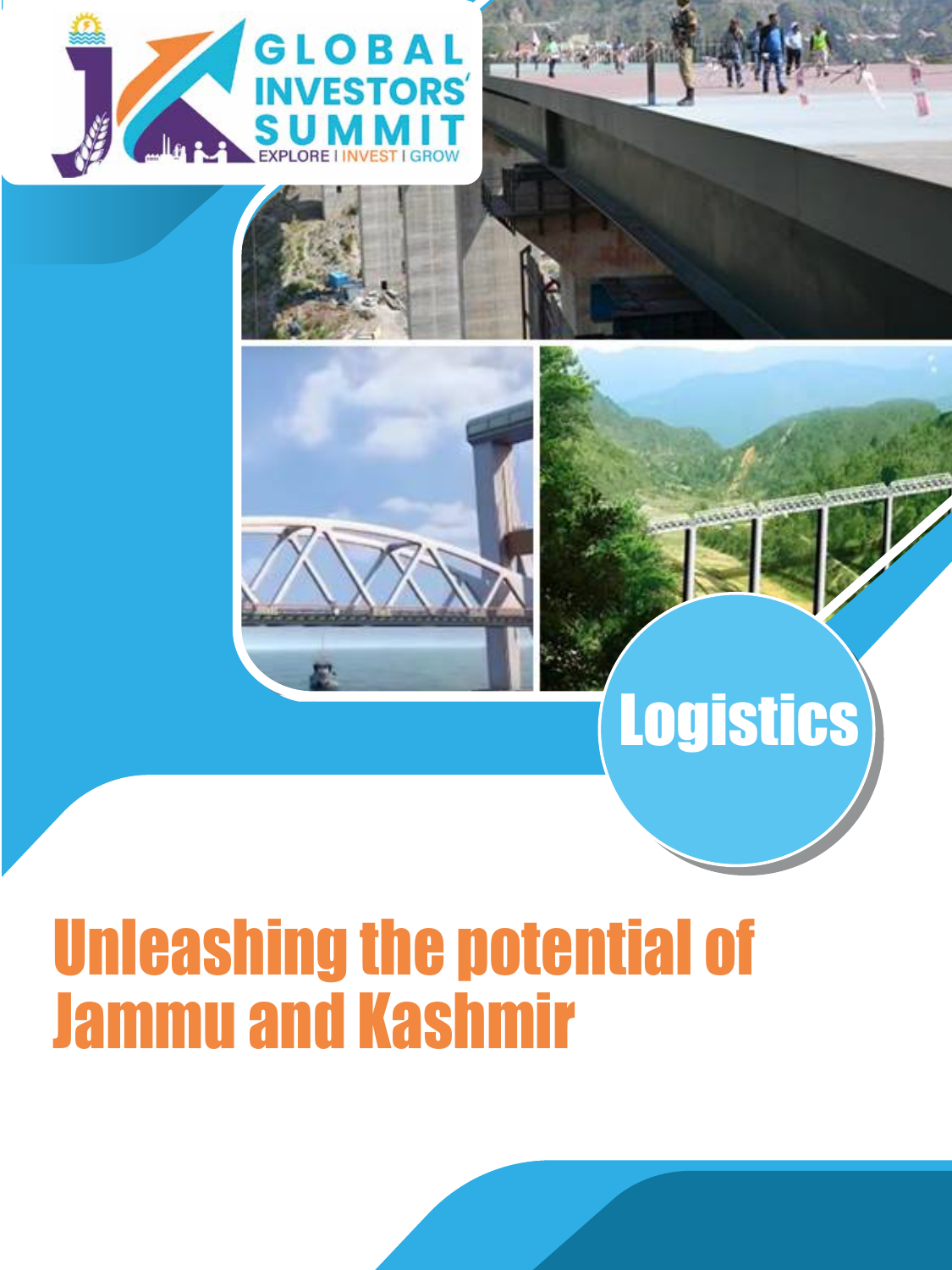## JAMMU AND KASHMIR **IC INFRASTRUCTURE**



#### JAMMU AND KASHMIR EXPORTS (RS IN CR)

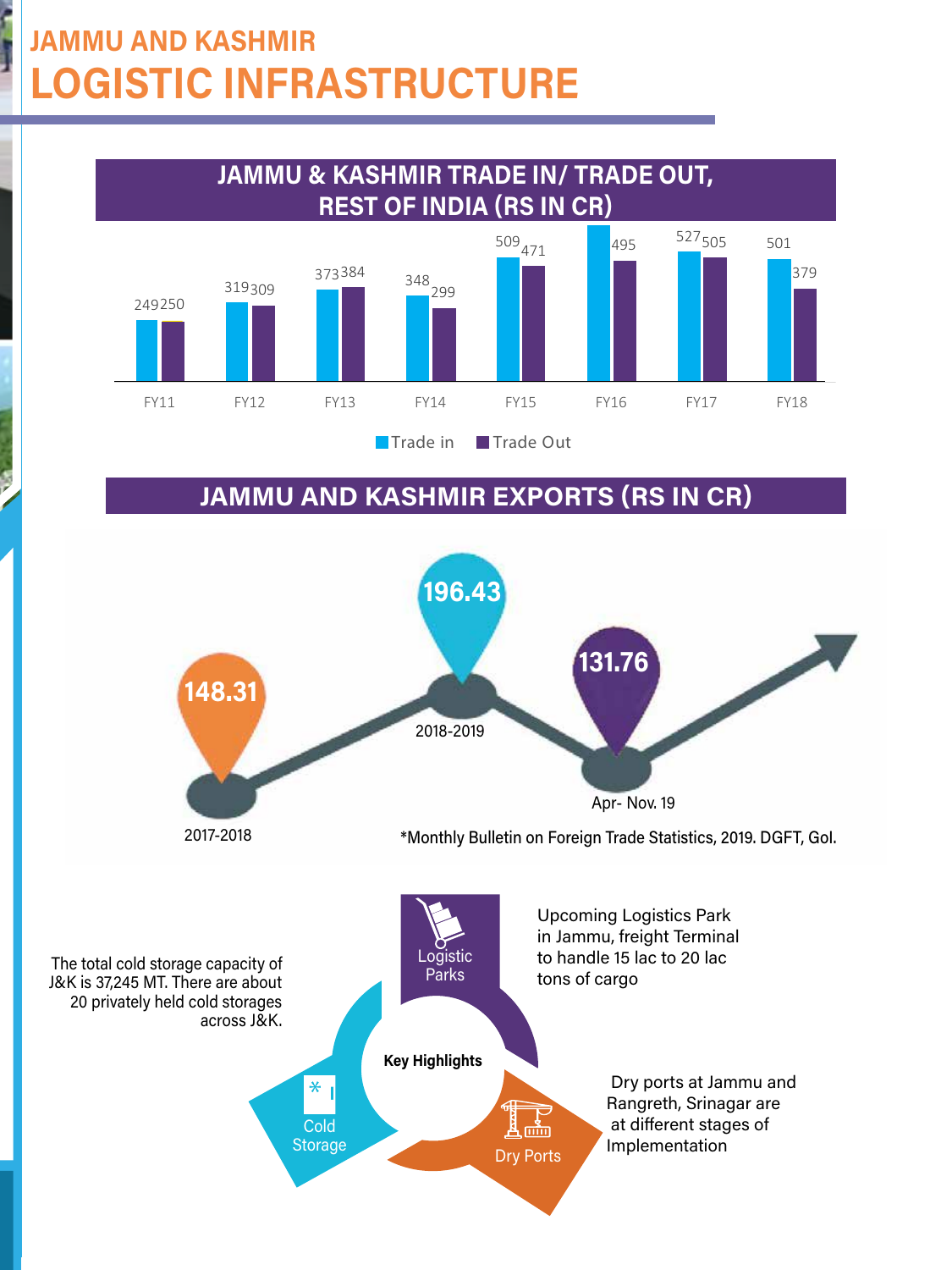